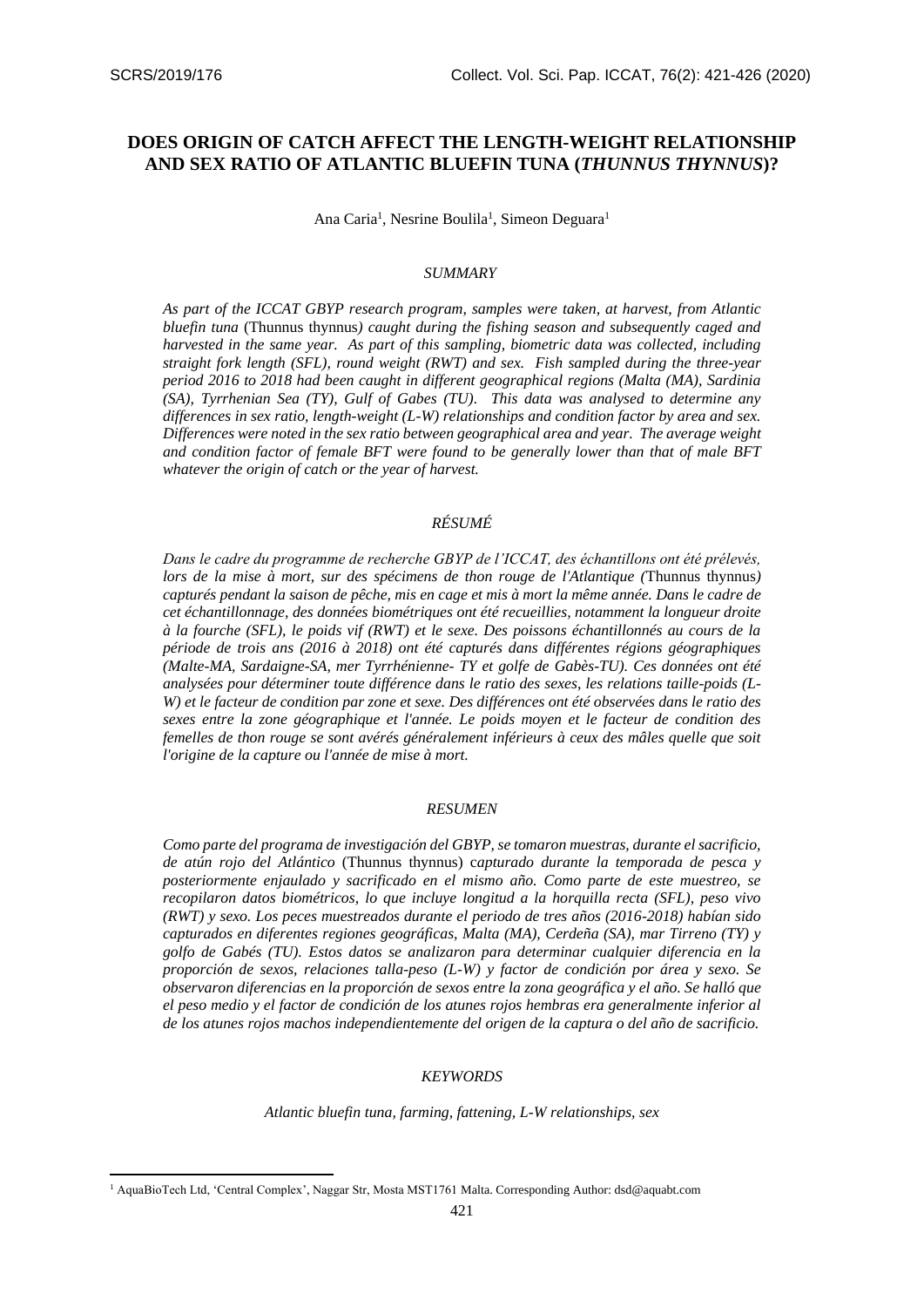## **1. Introduction**

A significant percentage of the quota allocated to the Eastern stock of the Atlantic bluefin tuna (BFT) is caught by purse seiner and transferred to farming cages for the purpose of increasing the weight and quality of the fish. In addition to the fish caught by purse seiners, some of the fish caught by traps are also being transferred to cages.

In line with the ICCAT GBYP research objectives, it was considered very important to improve the understanding of key biological and ecological processes for the BFT, with the aim of optimising the management of the stock. As part of this data collection, samples were required from the various fish farms operating in the Mediterranean into which adult BFT caught in diverse areas of the Mediterranean were placed. This process included the collection of biometric data (straight fork length (SFL), curved fork length (CFL), length to the first dorsal (LD1), total round weight (RWT), sex) in addition to other samples (otoliths and muscle).

This document presents an analysis of the biometric data as obtained during the ICCAT GBYP sampling carried out in Maltese farms between the years 2016 and 2018.

## **2. Methodology**

Biometric measurements (and other samples) were taken from adult fish caged and farmed in Maltese registered farms between 2016 and 2018 as part of the ICCAT GBYP research project. Measurements and samples were taken during the harvesting of BFT on the farm (from the same year as caged) by on-board measurements and sample collection. Throughout this period, the BFT were sampled from cages of farms where fish had initially (same year) been caught in different areas of the Mediterranean (Malta (MA), Sardinia (SA), Tyrrhenian Sea (TY), Gulf of Gabes (TU)).

The data was analysed by area of catch, year of catch and sex. The numbers of BFT included in the analysis is summarised accordingly in **Table 1**.

## **3. Results and Discussion**

**Table 2** summarises the L-W regression relationships for the different data sets analysed. Table 2 also provides an estimation of the RWT of a 200cm SFL fish, based on the corresponding L-W equation, and the average Fulton's condition factor ( $K = 10^5$  \* RWT/SFL^3).

There was a wide variation of sex ratios obtained from the samples taken (**Table 1**). The highest percentage of female BFT caught in TU in 2016 (58.22%). On the other hand, the lowest was seen in the samples taken from TY fish caught in 2016 (21.96), followed by that of TY of the year after, 2017 (25.53%). The sex ratios seen here cannot be taken to be representative of the whole cage (or catch) population as the samples were taken from numerous cages during the harvest season with a predominance (except of SA) of larger fish (>175cm) (**Figure 1**). Nonetheless, the data does indicate that there are clear differences in sex ratio within the size ranges presented here, with typically more females in the sampled population in fish under 230cm and more males being represented over with fish over 230cm in length. Although the overall data set is limited, there appear to be interannual differences between fish caught in the same area, for example TY 2016 and TY 2017 fish vs TY 2018 fish, but also differences between areas of catch, such as seen between MA 2016 fish and TU 2016 fish.

Differences were also noted in the L-W equations between the various sample populations (**Table 2**). These differences were reflected in the calculated RWT of a 200cm fish, with female BFT generally having a lower RWT and condition factor than the equivalent-sized male BFT.

Various authors have indicated differences in sex ratios based on size class, with differences from year to year, catch area and even gear (de la Serna *et al*., 2003; Fenech *et al*., 2003; El Tawil *et al*, 2004; Vella, 2009; Percin and Akyol, 2010; Lino *et al*., 2018) which reflect some of the differences seen here.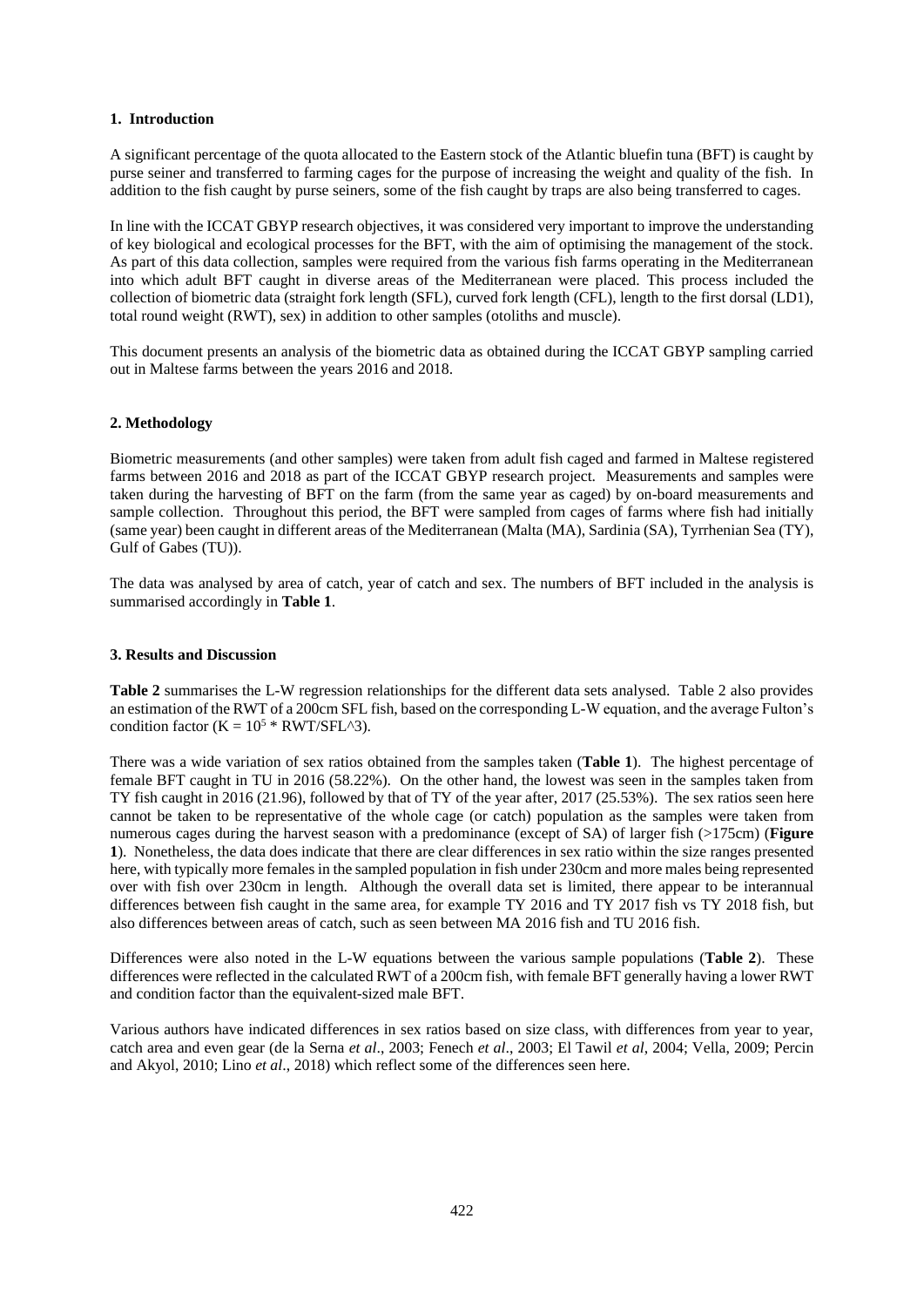### **References**

- Fenech, A., Serna de la, J. M. & Ortiz de Urbina, J. M. 2003. Sex-ratio by length-class of bluefin tuna (*Thunnus thynnus* L.) caught by Maltese longliners. Collect. Vol. Sci. Pap. ICCAT, 55: 1145-1147.
- Lino, P.G., Rosa, D. & Coelho, R. 2018. Update on the bluefin tuna catches from the tuna trap fishery off Southern Portugal (NE Atlantic) between 1998 and 2016, with a preliminary CPUE standardization. Collect. Vol. Sci. Pap. ICCAT, 75: 2719-2733.
- Percin, F. & Akyol, O. 2010. Some morphometric relationships in fattened bluefin tuna, *Thunnus thynnus* L., from the Turkish Aegean Sea. J. Animal and Vet. Advances, 9: 1684-1688.
- Serna de la, J. M., Ortiz de Urbina, J. M. & Alot, E. 2003. Analysis of sex ratio by length-class for bluefin tuna (*Thunnus thynnus* L.) in the Western Mediterranean and Eastern Atlantic. Collect. Vol. Sci. Pap. ICCAT, 55: 166-170.
- Tawil El, M., Kabir El, N., Ortiz de Urbina, J. M., Valeriras, J. & Abad, E. 2004. Analysis of sex-ratio by lengthclass for bluefin tuna (*Thunnus thynnus* L.) caught from the Libyan trap fishery. Collect. Vol. Sci. Pap. ICCAT, 56: 1189-1191.
- Vella, A. 2009. Historical landing statistics, size, sex and microsatellite analysis of bluefin tuna (*Thunnus thynnus thynnus*) in the central-southern Mediterranean Sea. Collect. Vol. Sci. Pap. ICCAT, 63: 161-173.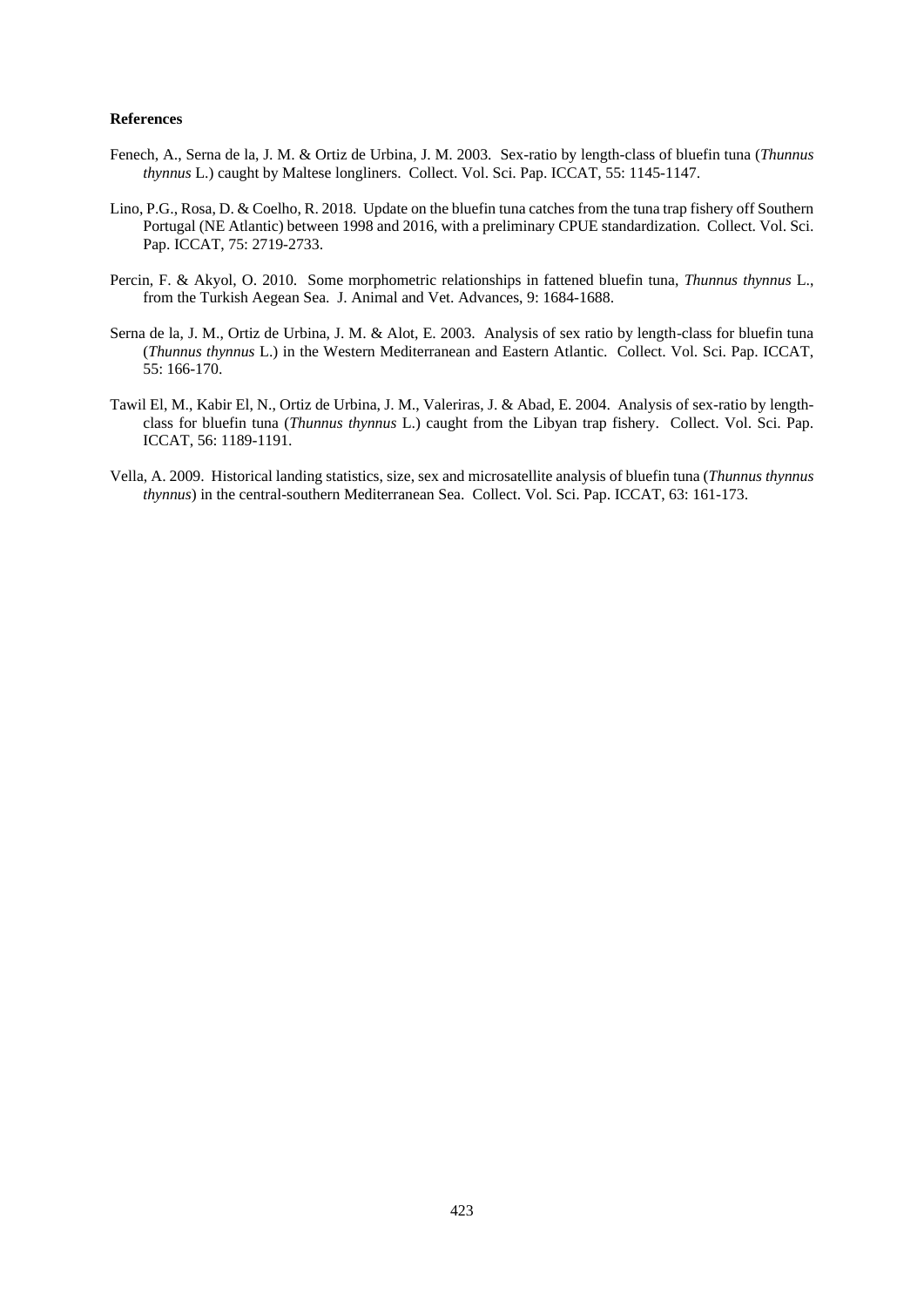| Area of Catch | <b>Year of Catch</b> | N(SFL, cm)    | F(SFL, cm)    | M(SFL, cm)    | % $F$ |
|---------------|----------------------|---------------|---------------|---------------|-------|
| MA            | 2016                 | 338 (182-267) | 146 (185-267) | 192 (182-265) | 43.19 |
| MA            | 2017                 | 568 (177-270) | 301 (177-255) | 267 (177-270) | 52.99 |
| MA            | 2018                 | 583 (144-277) | 278 (184-258) | 305 (144-277) | 47.68 |
| TU            | 2016                 | 225 (180-262) | 131 (183-239) | 94 (180-262)  | 58.22 |
| TY            | 2016                 | 419 (197-271) | 92 (197-255)  | 327 (206-271) | 21.96 |
| TY            | 2017                 | 235 (200-272) | 60 (200-254)  | 175 (209-272) | 25.53 |
| <b>TY</b>     | 2018                 | 505 (143-260) | 279 (167-257) | 226 (159-260) | 55.25 |
| <b>SA</b>     | 2016                 | 97 (114-225)  | 51 (124-225)  | 46 (114-221)  | 52.58 |
| <b>SA</b>     | 2017                 | 206 (130-278) | 66 (139-271)  | 140 (130-278) | 32.04 |

**Table 1.** Summary of data used by area of catch, year of catch and sex.

**Table 2.** Summary of L-W regression equations obtained from the samples taken from the farms by area of catch, year of catch and sex.

| <b>Area of Catch</b> | <b>Year of Catch</b> | <b>Sex</b>       | a                       | $\, {\bf B}$ | $\overline{\mathbb{R}^2}$ | <b>RWT</b><br>200cm | $\mathbf K$ |
|----------------------|----------------------|------------------|-------------------------|--------------|---------------------------|---------------------|-------------|
| MA                   | 2016                 | $\mathbf F$      | 4.1888*10-5             | 2.8764       | 0.7567                    | 174.09              | 2.16        |
| MA                   | 2016                 | $\mathbf M$      | $1.6421*10-4$           | 2.6307       | 0.7014                    | 185.66              | 2.21        |
| MA                   | 2017                 | $\mathbf F$      | $3.5247*10^{-5}$        | 2.9120       | 0.8042                    | 176.90              | 2.20        |
| MA                   | 2017                 | $\mathbf M$      | $1.0186*10-4$           | 2.7195       | 0.8358                    | 184.35              | 2.23        |
| MA                   | 2018                 | ${\bf F}$        | $1.0431*10^{-4}$        | 2.6989       | 0.6474                    | 169.27              | 2.06        |
| MA                   | 2018                 | M                | $5.2426*10^{-5}$        | 2.8339       | 0.7694                    | 173.95              | 2.13        |
| TU                   | 2016                 | $\mathbf{F}$     | $5.5296*10^{-4}$        | 2.4074       | 0.8087                    | 191.51              | 2.32        |
| TU                   | 2016                 | M                | $6.5463*10^{-4}$        | 2.3852       | 0.8227                    | 201.56              | 2.40        |
| TY                   | 2016                 | $\mathbf F$      | $7.3163*10-4$           | 2.3492       | 0.7099                    | 186.15              | 2.15        |
| TY                   | 2016                 | $\mathbf M$      | $1.4041*10^{-3}$        | 2.2348       | 0.6996                    | 194.87              | 2.15        |
| <b>TY</b>            | 2017                 | ${\bf F}$        | $1.3050*10-4$           | 2.6740       | 0.8758                    | 185.59              | 2.23        |
| <b>TY</b>            | 2017                 | $\mathbf M$      | 8.1318*10 <sup>-4</sup> | 2.3445       | 0.7408                    | 201.81              | 2.25        |
| TY                   | 2018                 | $\boldsymbol{F}$ | $9.0103*10-5$           | 2.7259       | 0.8003                    | 168.70              | 2.08        |
| TY                   | 2018                 | M                | 5.8526*10-5             | 2.8099       | 0.8425                    | 171.01              | 2.11        |
| SA                   | 2016                 | $\mathbf F$      | $1.2878*10^{-4}$        | 2.6552       | 0.9641                    | 165.78              | 2.23        |
| SA                   | 2016                 | M                | $1.6243*10^{-4}$        | 2.6166       | 0.9114                    | 170.43              | 2.40        |
| <b>SA</b>            | 2017                 | F                | $2.2839*10^{-5}$        | 2.9952       | 0.9690                    | 178.12              | 2.24        |
| SA                   | 2017                 | M                | $6.5280*10-5$           | 2.7948       | 0.9698                    | 176.08              | 2.19        |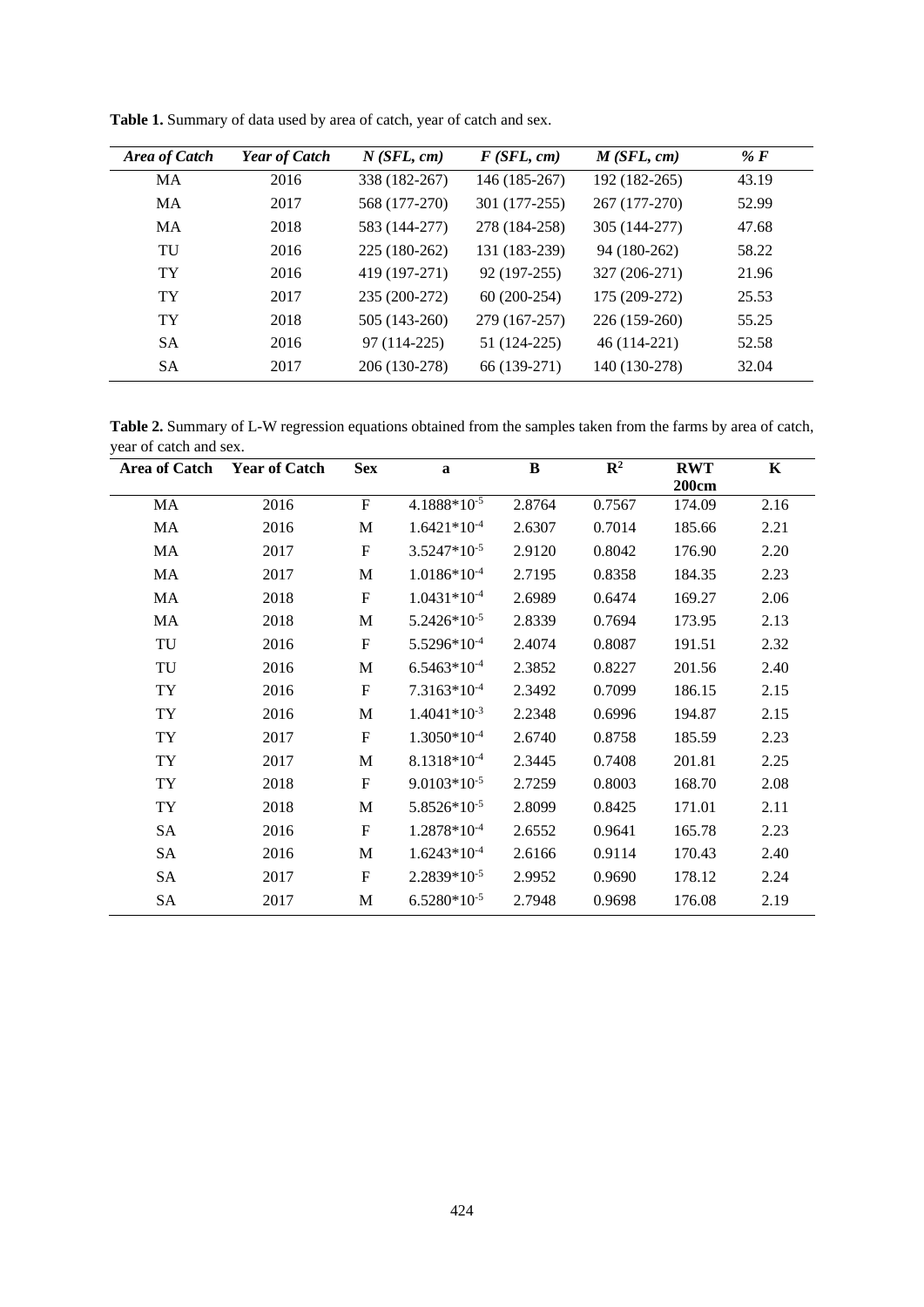

**Figure 1.** Length (SFL) distributions of sampled BFT versus weight (RWT) samples taken from the farms by area of catch, year of catch and sex.